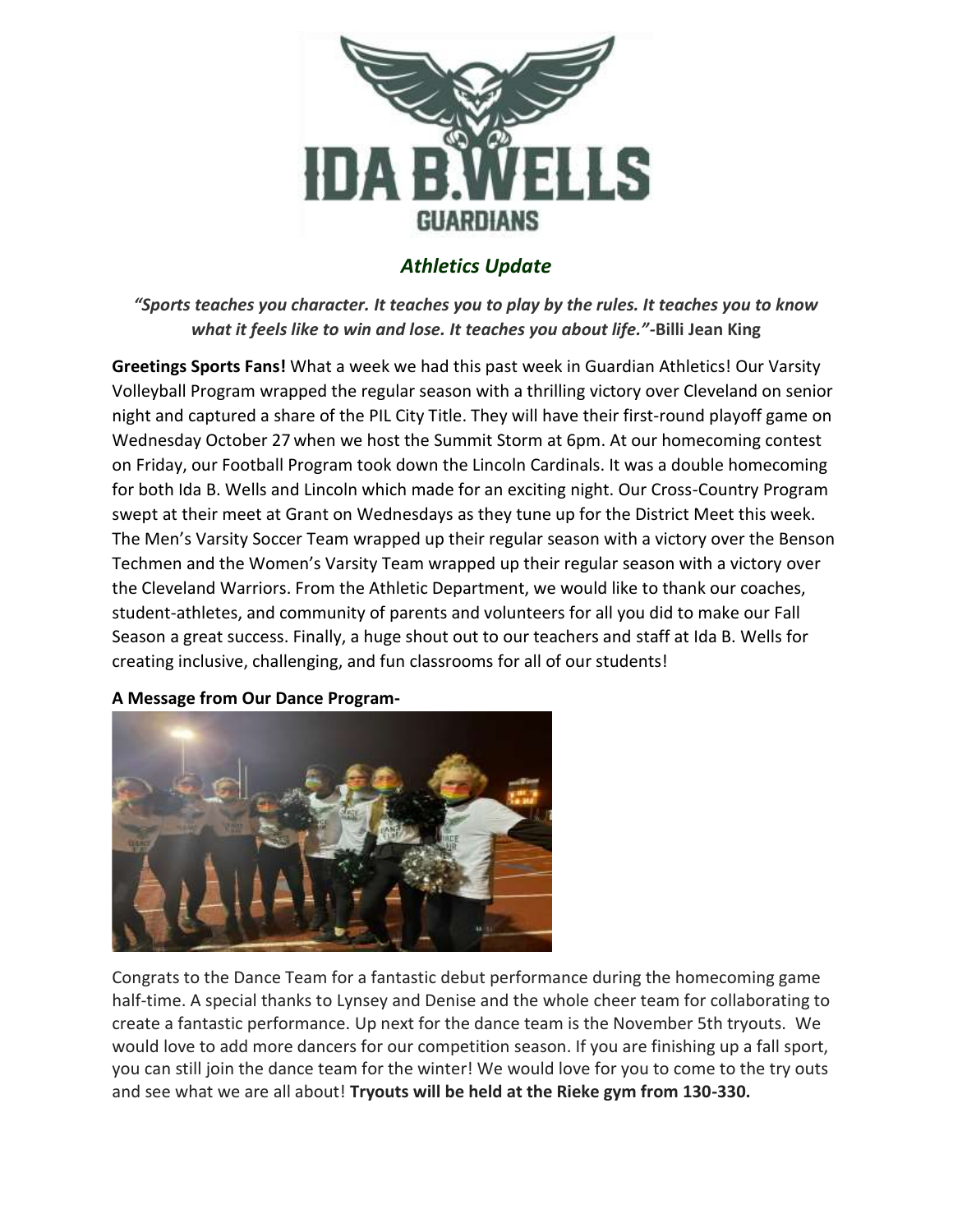**The Week Ahead-** As I mentioned before, we are hosting Summit in the first round of the 6A State Volleyball Playoffs. Doors will open at 5pm for spectators and all spectators will need to show proof of vaccination or a negative COVID test within the past 72 hours. Ticket prices are \$8 for adults and \$5 for students. Our Football Program wraps up their season with a JV game at Rainer on Monday and then the Varsity travels to Cleveland on Thursday. The Cross-Country Program is heading to Lents Park for Districts on Wednesday. The Varsity Men run at 3:30, Varsity Women at 4:15pm, JV Men at 5pm, the JV Women at 5:45pm. Our Women's Varsity Program wraps up this week with a JV game at 5:30pm vs Cleveland and the Varsity at Catlin Gabel on Tuesday. The Varsity will be playing in the first round of the OSAA Playoffs with their opponent TBD. The Varsity Men's Soccer Program wraps up their season with a JV game at Cleveland on 10/26 as well with a 7pm start time.

**Developing Habits + PCA Resources-** Developing and maintaining healthy habits is part of the process of social and emotional learning and a growth mindset. There has been a ton of work done in this area the past couple of years with some really good resources. Below are some that are helpful tools to put in your tool box from the Learner Lab, James Clear and Atomic Habits, and our good friends at the Positive Coaching Alliance. <https://devzone.positivecoach.org/resource/book/effort-habit> <https://thelearnerlab.com/habits-how-to-make-a-lasting-change/> <https://jamesclear.com/>

**Battle of the Birds Fundraiser-** A huge thanks to all of our Guardian Leadership Council Students who helped us sell t-shirts the past couple of weeks! Proceeds went to our GSA group at Ida B. Wells and we will be purchasing fleece blankets for Doernbecher's Children Hospital. Thanks for all your support!

*Winter Sports- Family ID is up and ready for registration for our Winter Programming. If you are interested in Basketball, Swimming, and Wrestling, please visit [www.familyid.com](http://www.familyid.com/) to register. Ida B. Wells also offers Ski and Snowboarding Team options as well. Please visit* [www.ibwathletics.com](http://www.ibwathletics.com/) *for more information.* 

**IBW Booster Club-** The athletics department would like to send a huge thank you to our Booster Club for all the great work they do providing for our school and community. If you would like to volunteer or become a member, please visit their website <https://www.ibwboosterclub.org/>

**Ida B. Wells Athletic Sponsorship-** If you are interested or know of anyone who is interested in becoming an Ida B. Wells Athletics Sponsor, please email me at [mnolan@pps.net](mailto:mnolan@pps.net) for more information. We like to promote all things local in our community. If you would like to make a donation to help support Ida B. Wells Athletics, please visit the following site<https://pps.schoolpay.com/pay/for/Athletic-Support/Sdbkbbq>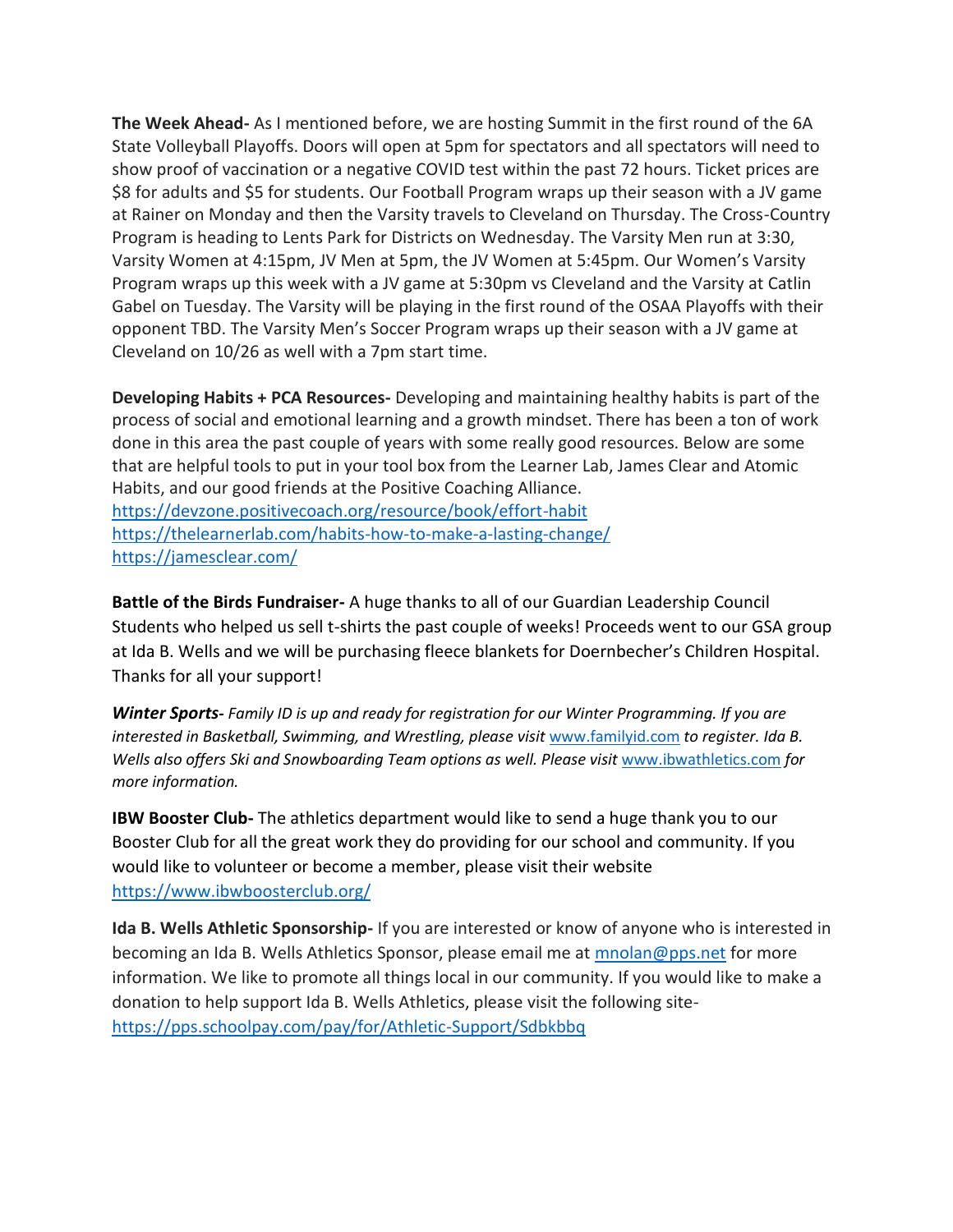#### **Guardians of the Week-**



**Avila Hurd Fr. Cross Country-** Avila Hurd has made a big splash on the team this year. She is new to cross country and has picked it up quickly. She ran a 14th fastest freshman time in 21:01. She has been improving her leadership abilities as well. The team loves her and she has a fun and calming effect on her teammates.



**Tazio Marotta Sr. Cross Country-** Tazio Marotta has asserted himself as an essential leader for the team this year. His poise and confidence has been a great influence on his teammates. They rely on his leadership for guidance and direction. He epitomizes the senior leader role we need.



**Daphne Reid Sr. Women's Soccer**- The senior centerback led our backline that did not concede a goal throughout the full week (0-0 with Grant and 1-0 over Lincoln). Daphne is the vocal and physical leader of our defense, and can lock down any opposing attacker. The entire team defended terrifically throughout the whole week, with Daphne as our anchor.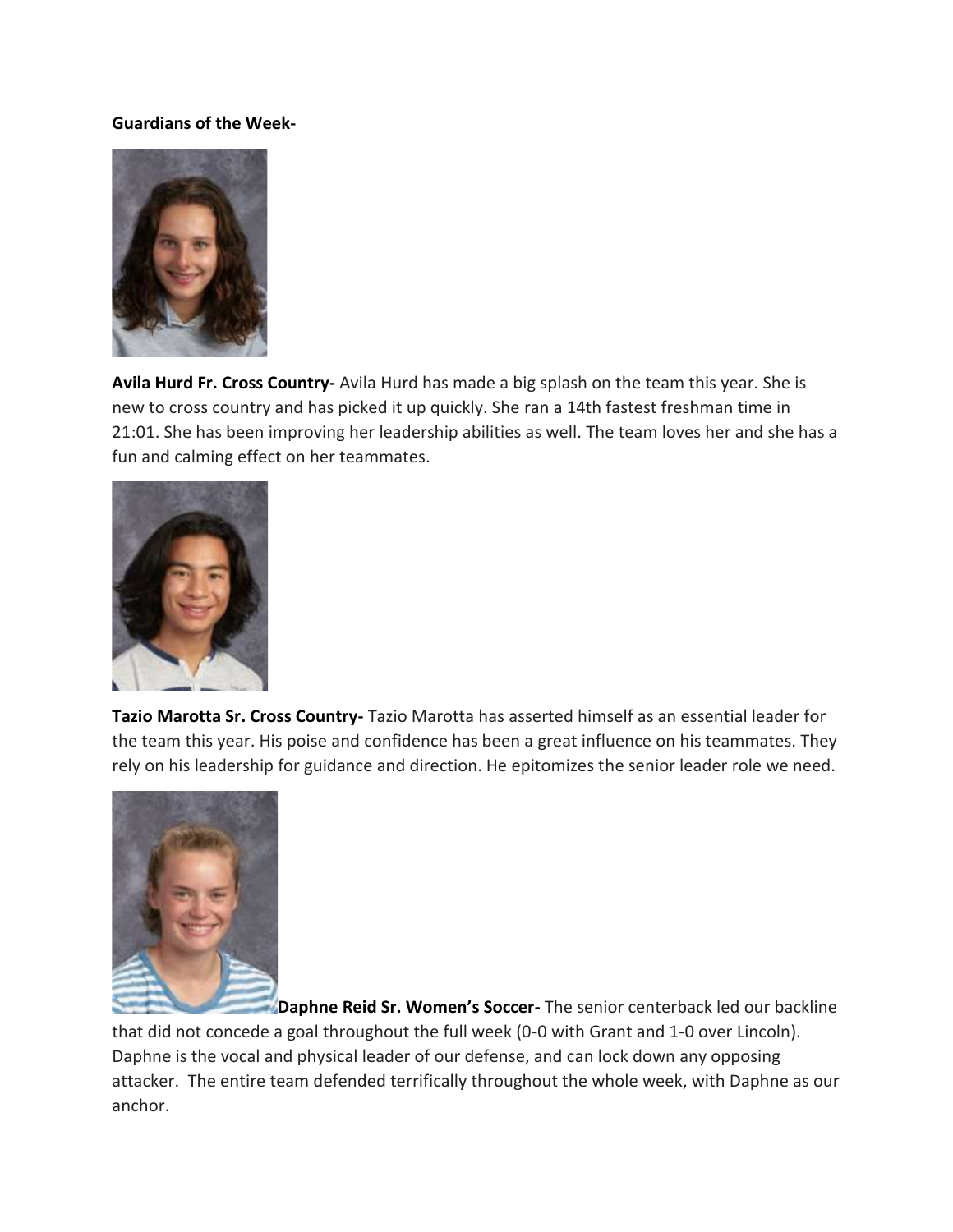

**Prasad Smith Jr. Men's Soccer-** Junior midfielder Prasad Smith scored his second goal of the year to help beat Benson 2-1 at home. He contributed to the best attacking chances against Cleveland on Friday, before notching the winner against Benson on Saturday.



**Senior Volleyball Players-** Ida B Wells Seniors- All season the seniors have been leading by example, starting off by taking over practices at the start of the season to ending with taking 1st in the PIL(!). Aly Wright, Avery Fraser, Ava Hagan, Claire Catalan, Karli Norell, Signe Oliver-Nutt, Zoey Weakland all contributed and carried the team to a victory over Cleveland on Thursday for SR night. Sealing up 1st for the PIL and securing a 1st round home match against Summit Wednesday 10/27- come support your Guardians!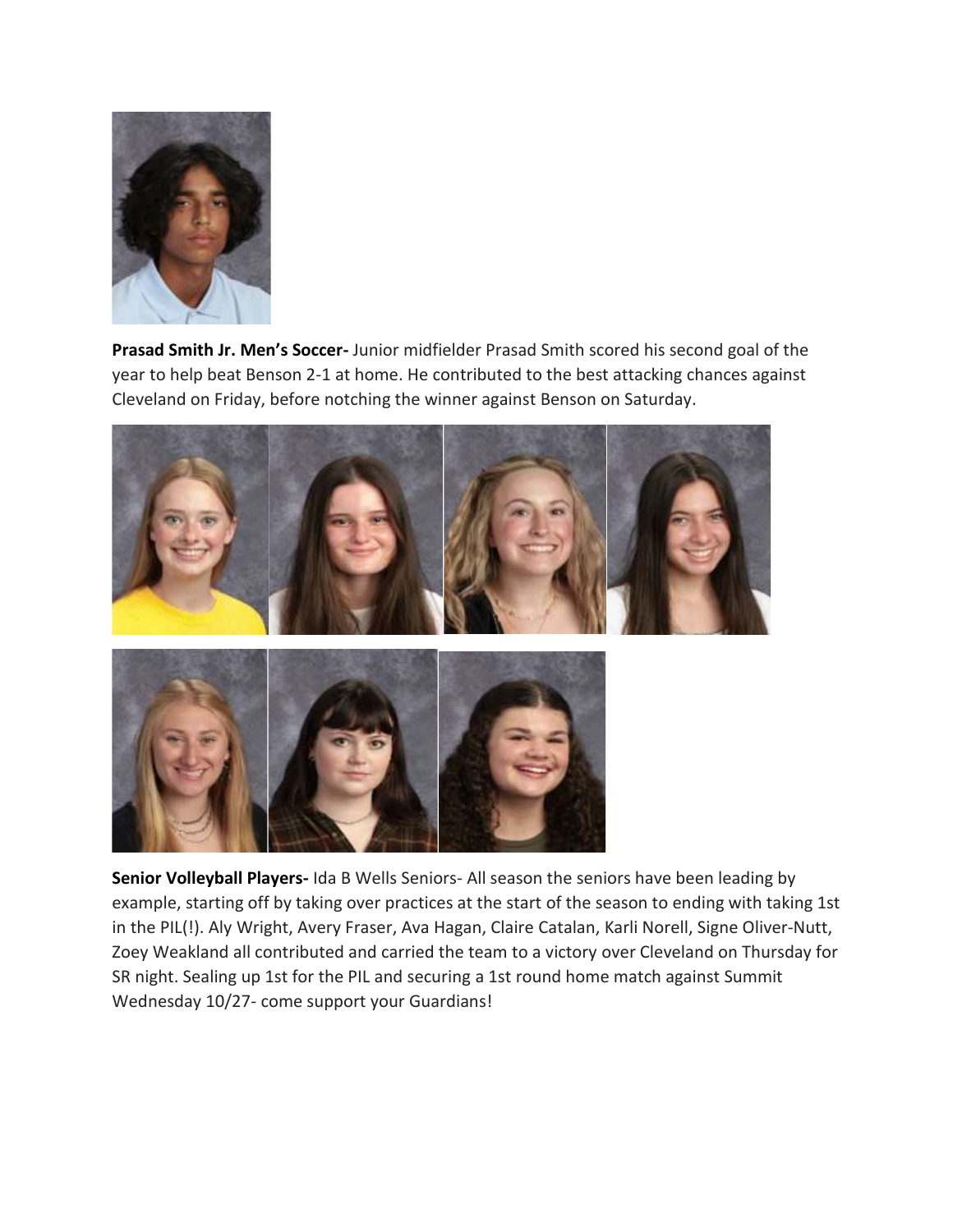

**Jesse Litwin Sr. Football- Jesse Litwin -** If Tom was blocking in at the point of attack, Jesse was the one leading the way and blocking out! Jesse is our lead blocker on the majority of plays we run. This means that he runs probably more than anyone else on the team. Time and time again Jesse runs several yards to clear the road for our ball carriers. He's the captain of our offensive line and if you look at almost every play we run....you'll find Jesse there leading the way! On defense his versatility is a key component of our success. Jesse has played Defensive Line, Inside Linebacker, Outside Linebacker and even Cornerback. His knowledge of the game and of our offensive and defensive schemes allows us to lean on him every single week. His determination and effort allows him to be at full speed in the fourth quarter when our opponent has tired and weakened. Thank you Jesse for the amazing effort!! Great job leading our team to victory!!



**Tom White Sr. Football-** Tom played a meticulous game on Friday Night. He was in charge of all of the defensive calls for every play during the game. When Tom is on the field it's like having an extra coach out there. He recognized Lincoln's formations and made the defensive call to put our players in the best position to be successful. Not only did Tom recognize what Lincoln was doing, but he took advantage of it. He made several tackles, knocked down passes and had a strip sack! On offense he caught two TD passes and a 2 point conversion. He was the blocker at the point of attack on almost every big run we had on Friday Night. When you consider his defense, receiving and blocking, Tom had a hand in almost every successful play on our way to victory! Great job Tom, we could not have done it without you!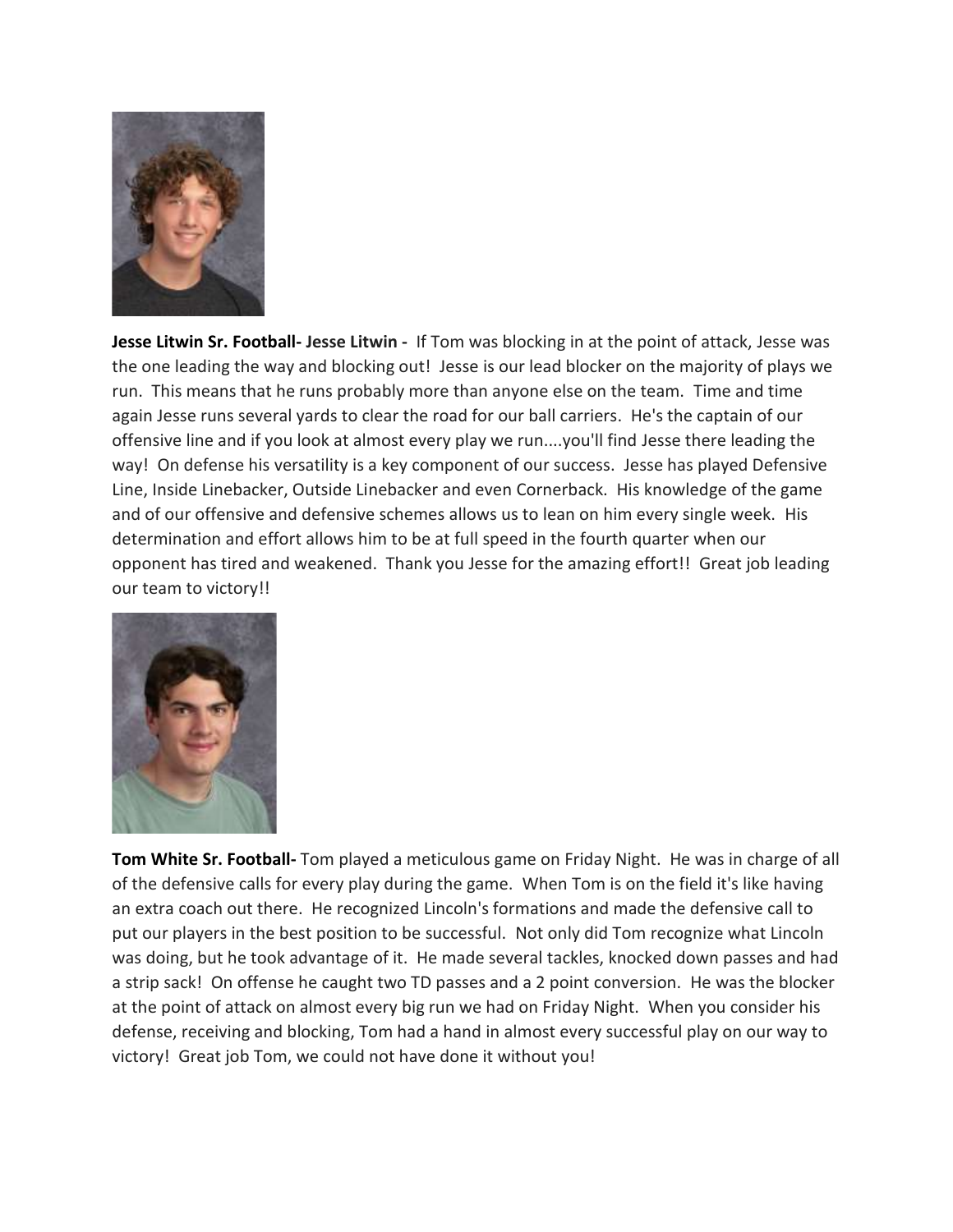

**Joahana Scheurer So. Dance Team-** "Congratulations to all of our Ida B. Wells Dance Team members! Thank you for performing for our football players last night at the homecoming game. You performed with outstanding Vim & Vigor!! This week we would like to highlight Johanna Scheurer. Jojo brings not only her athletic skill but her style. She lovingly supports all of the members of our team while simultaneously striving to be better as her own person. If she were to be absent, even for a day, all would miss her."



**Laci Sottoway Fr. Cheer-** Laci is yet another standout freshman on our varsity squad. From the beginning, Laci has impressed us with her dance and performance abilities. However, it's her strength and versatility with stunting that has really wowed us. We love Laci's always positive attitude and appreciate how she constantly strives to go the extra mile for her teammates.



**Lara Gordon Jr. Cheer-**Lara joined our program as an exchange student and we're so happy to have her! She is a quick learner with a great work ethic and positive attitude. We appreciate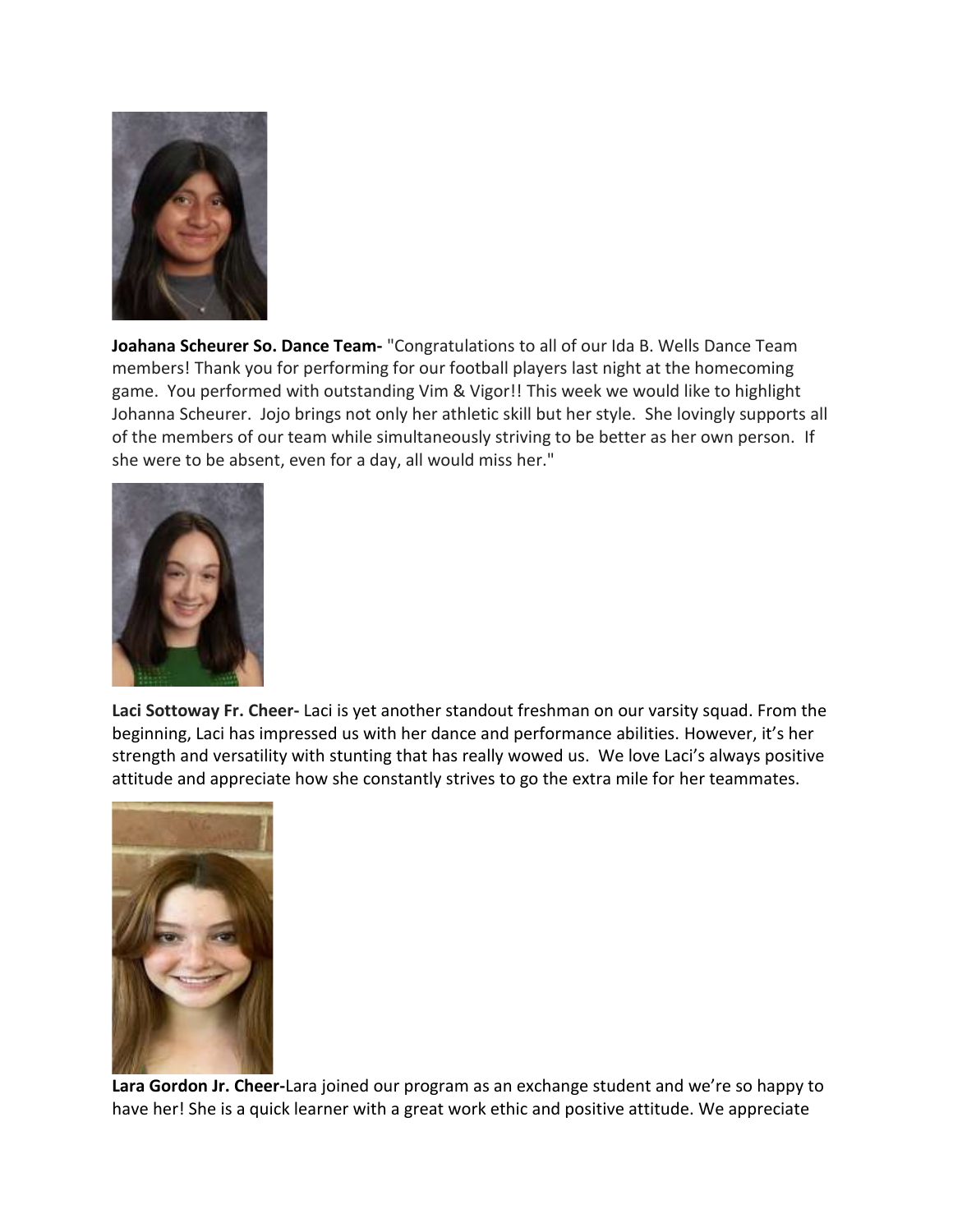how quickly she's jumped into the thick of things with all things cheer related and are excited to watch her to continue to improve over the next few months.

## **Sunday Tid-Bits-**

"Society glamorizes large victories and huge leaps, but it does not highlight the small daily actions that make long-term success possible. Slow progress is actually the way to get to a better life. Slowly building self-love and self-awareness will help you construct a sturdy home within yourself. Inner work that is done too quickly stands the risk of producing superficial results."

### **— Yung Pueblo,** *Meditator, Writer & Speaker*

### **I. The Power of Habit**

Each day is a unique opportunity to manage and be intentional with our time and energy. Here are 7 habits that have the power to transform our lives:

- Always do the most difficult task first.
- Meditate daily, even for just 5 minutes.
- Begin your day with positive affirmations.
- Eat healthy and exercise often.
- Read for 20 minutes every day.
- List what you're grateful for.
- Say only what you really mean.

### **II. Doors of Possibilities**

We are what we think. Today, we can open doors filled with:

- Trust & Truth
- Gratitude & Joy
- Love & Respect
- Happiness & Hope
- Wisdom & Courage
- Purpose & Forgiveness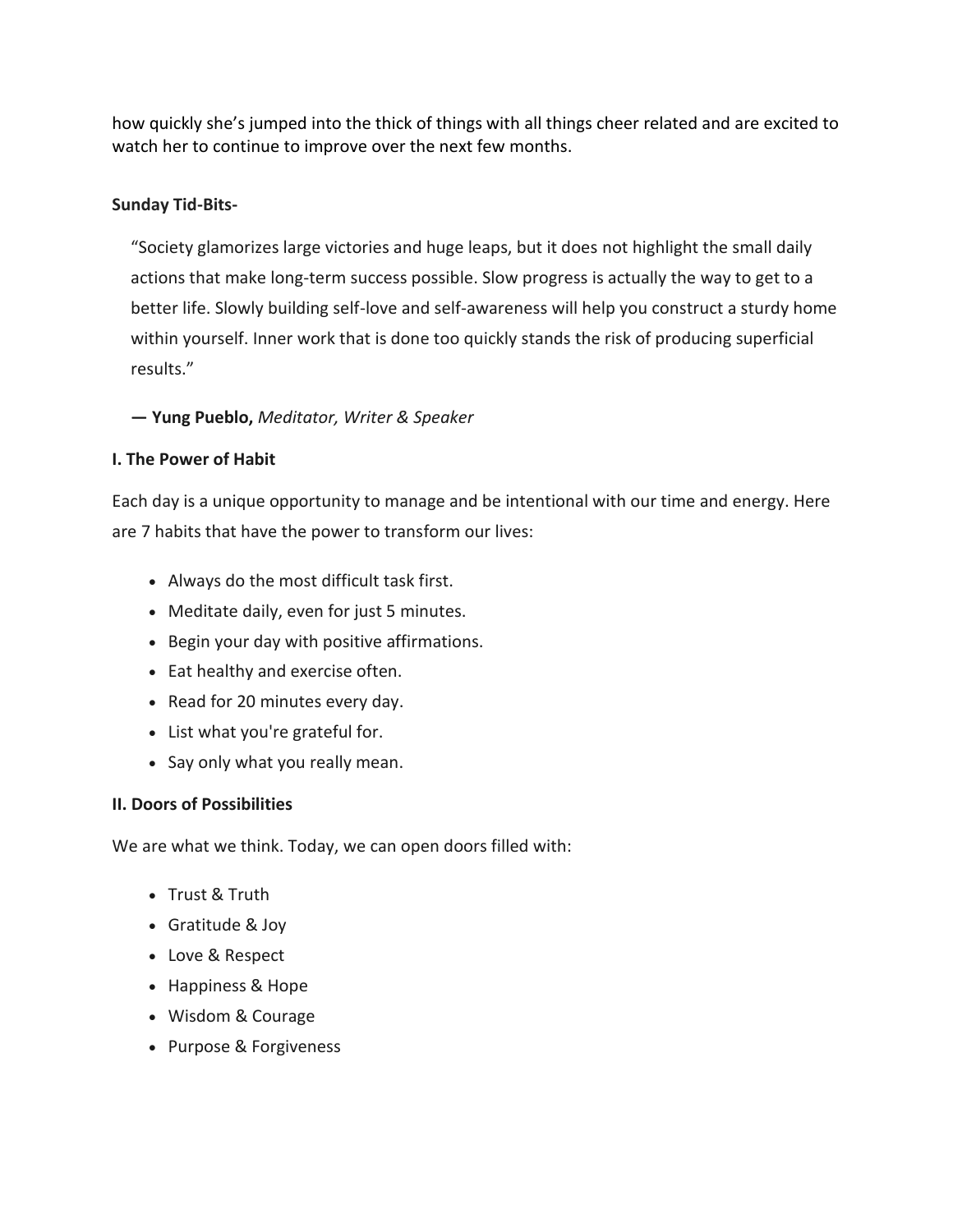"When one door closes another door opens; but we often look so long and so regretfully upon the closed door that we do not see the one which has opened for us." **— Alexander Graham Bell**

#### **III. Question**

People will tell stories about you at your funeral. What chapter are you writing today?

#### **V. This Week I Will**

- 1. Speak up.
- 2. Tell the truth.
- 3. Prioritize your needs.
- 4. Learn from my mistakes.
- 5. Begin again, stronger than before.

#### **The Last Words…**

"For me, success is not a public thing. It's a private thing. It's when you have fewer and fewer regrets."

**— Toni Morrison,** *Renowned Novelist*

### **Ida B. Wells Athletics: October 25 - October 30**

*\*Schedules are subject to change, please check our website [www.ibwathletics.com/THIS WEEK](https://www.ibwathletics.com/page/show/3803298-this-week) for most current schedules*

*Monday, October 25* **Football JV2 @ Rainier, 5:00pm Early Release 2:15pm, Bus Departs 2:30pm**

*Tuesday, October 26*

**Soccer - Men JV @ Cleveland, 7:00pm Bus Leaves 6:00pm Soccer - Women JV @ Cleveland, 5:30 Bus Leaves 4:30pm Varsity @ Catlin Gabel, 4:30pm Early Release 2:45pm, Bus Leaves 3:00pm**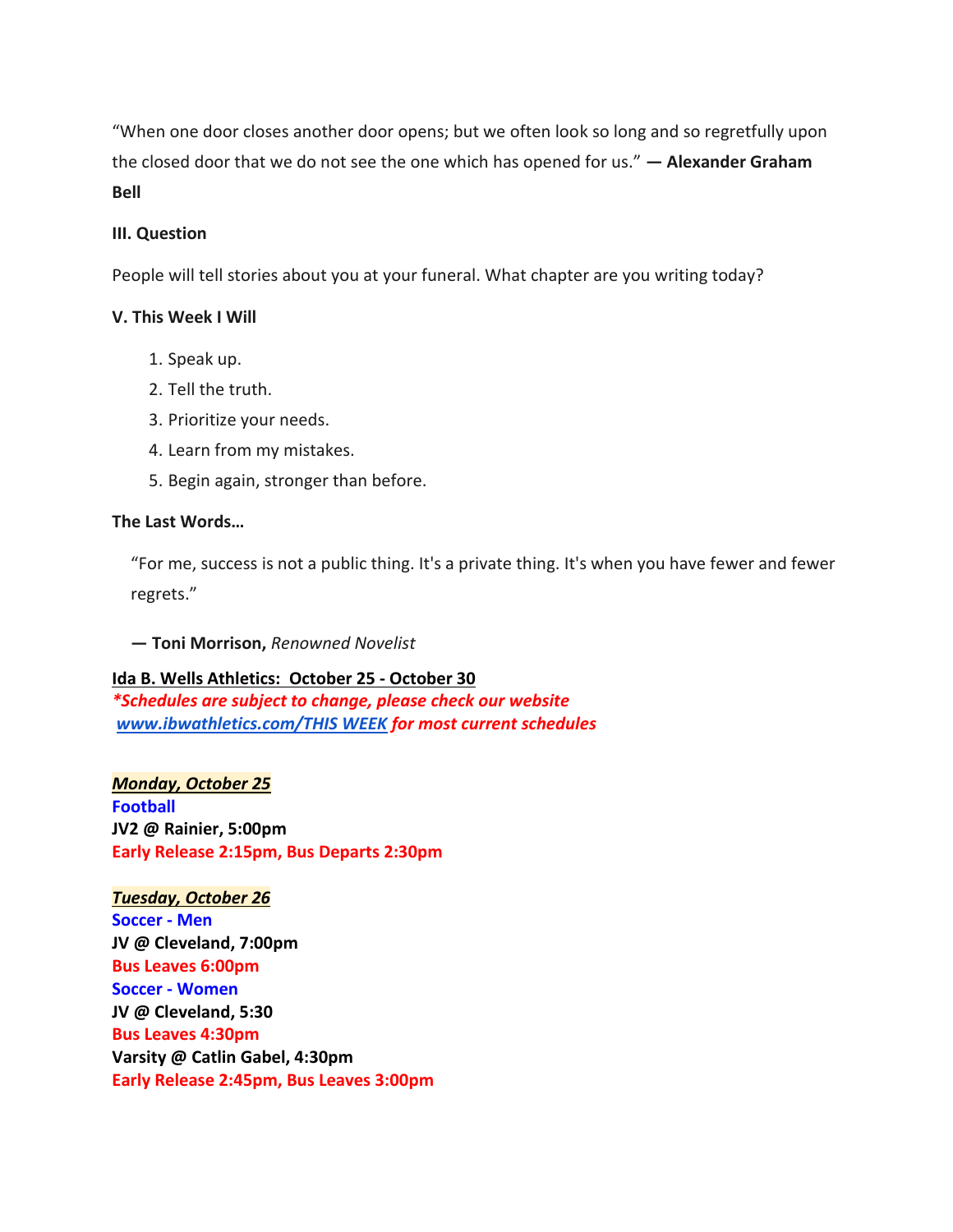*Wednesday, October 27* **Cross Country PIL Districts, Lents Park, 3:30pm Early Release 1:45pm, Buses Depart 2:00pm Volleyball State Playoff Game vs Summit 6pm Doors Open at 5pm**

*Thursday, October 28* **Football Varsity @ Cleveland, 7:00pm Buses Departs 4:30pm**

*The Ida B. Wells Athletic Department is committed to supporting our student-athletes to thrive in the classroom, promoting character, fostering healthy competition, and building bridges in our community.*

**The Ida B. Wells Athletic Department would like to thank the following sponsors for all of their support-**